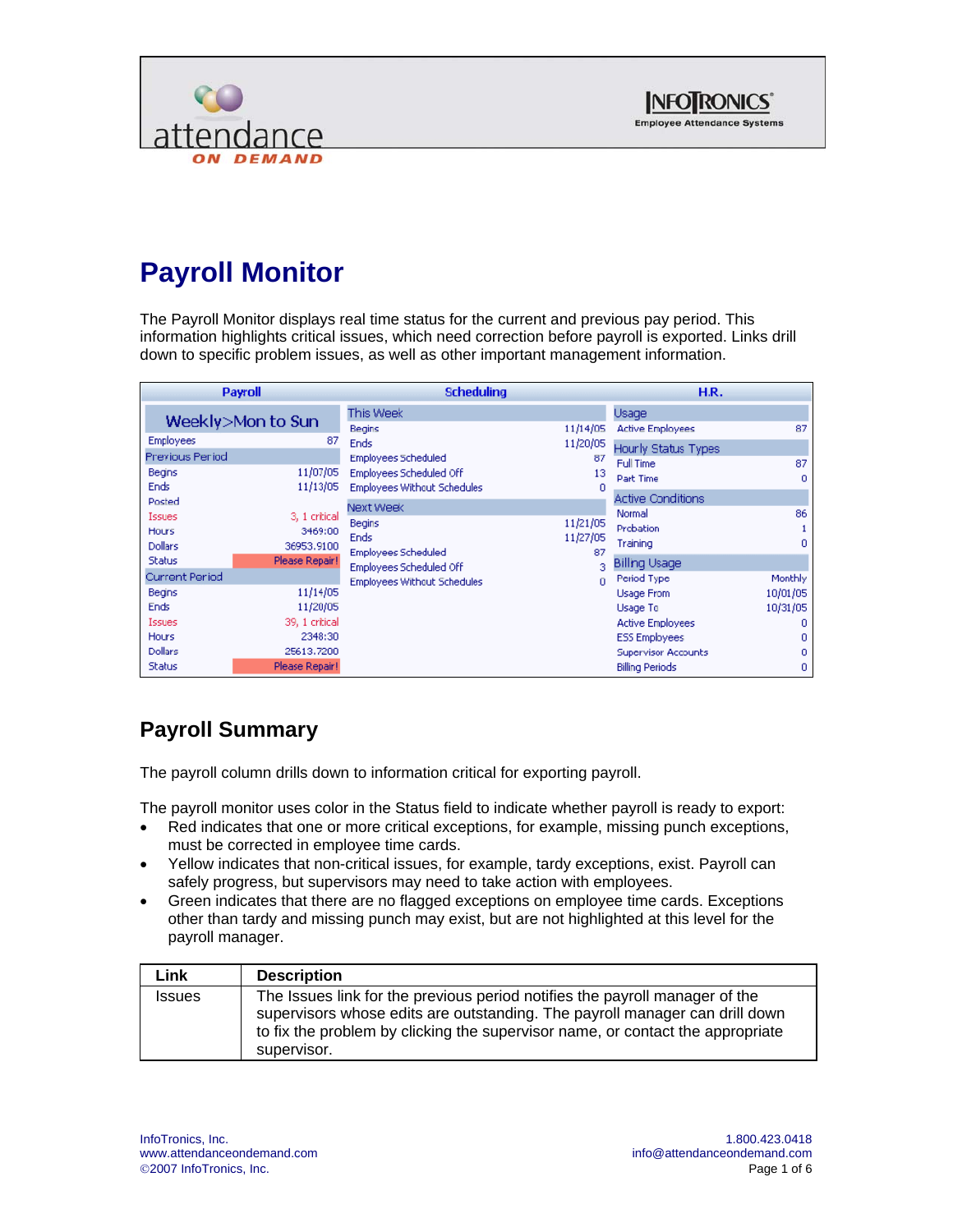



**Link Description Closing Payroll Status** 11/17/05 Sun Nov | Mon Nov | Tue Nov | Wed Nov | Thu Nov | Fri Nov | Sat Nov 13 14 15 16 17 18  $19 -$ **Supervisors** Sharon 1 Issues, 1 Critical **Payroll Supervisors System Administrators Supervisors** Tom 1 Issues, 1 Critical **System Administrators** Frank 4 Issues, 2 Critical In the current pay period, the Issues link displays a pay period summary. Excel Print Preview **Payroll Summary Sheet** For 11/17/05 **Period Missing** Period **First Name Last Name ID Number** Pay Class Department Shift Punches **Absences** 8hr Day/30m Ą  $\bf{0}$ Kathy Adams 010015 Cashier SHIFT 2 0 Lunch 8hr Day/30m Janet Adolph 000112 Transportation SHIFT 1  $\mathbf{0}$  $\bf 0$ Lunch 8hr Day/30m David Alexander 216  $\mathbf 0$  $\bf 0$ Transportation SHIFT 1 Lunch 8hr Ngt/No Andrew Antonyk 000170 Cashier SHIFT 1  $\mathbf{0}$  $\pmb{0}$ Lunch 8hr Day/30m Matthew A Benedict 000115 Transportation SHIFT 1  $\mathbf{0}$  $\,$ i Lunch 8hr Day/30m David 204 Area Managers SHIFT 1  $\mathbf{0}$  $\mathbf 0$ Bevan Lunch 8hr Day/30m Vito Bill 250 Area Managers SHIFT 1  $\mathbf{0}$  $\boldsymbol{0}$ Lunch 8hr Day/30m Neely Brian 244 Area Managers SHIFT 1  $\mathbf{0}$  $\mathbf 0$ Lunch 8hr Day/30m Adele Burke 103 Administration SHIFT 1  $\mathbf 0$  $\hat{0}$ Lunch Hours **The Hours link summarizes pay period hours by pay designation. You can click** on column headings to sort the summary by the selected pay designation.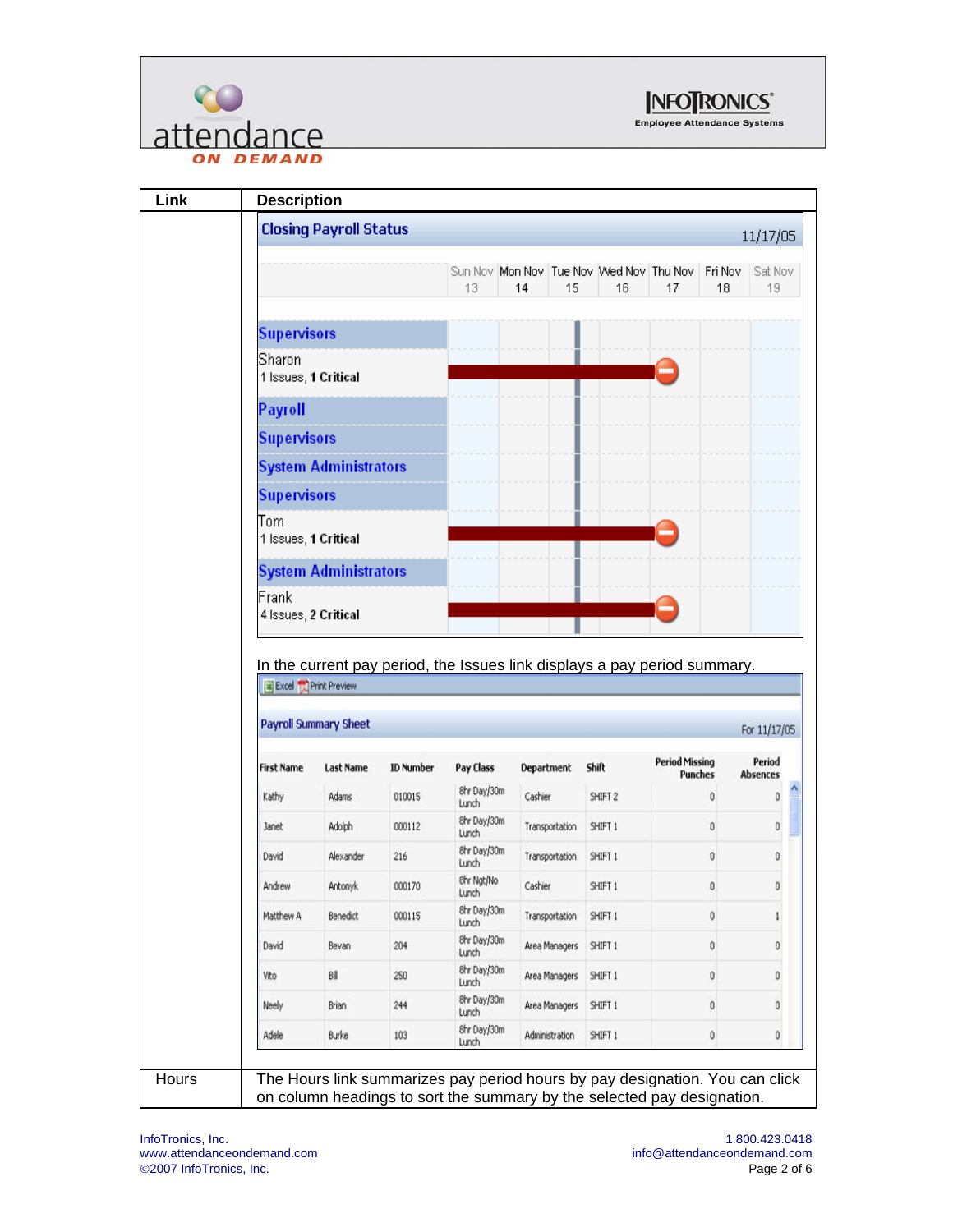



|                | <b>Description</b>                                                                                                                           |                               |         |                         |                              |                 |          |            |                      |                               |
|----------------|----------------------------------------------------------------------------------------------------------------------------------------------|-------------------------------|---------|-------------------------|------------------------------|-----------------|----------|------------|----------------------|-------------------------------|
|                | Click an employee name to drill down to his or her time card for that period.                                                                |                               |         |                         |                              |                 |          |            |                      |                               |
|                | Periods Previous Period                                                                                                                      |                               |         | ٧                       | <b>Excel T</b> Print Preview |                 |          |            |                      |                               |
|                | Weekly>Mon to Sun                                                                                                                            |                               |         |                         |                              |                 |          |            |                      |                               |
|                | <b>Employee</b>                                                                                                                              | RG1                           |         | <b>OV1</b><br>RG2       | <b>OV2</b>                   | DB2             | RG3      | VAC        | 0/A                  | <b>Totals</b>                 |
|                | Totals                                                                                                                                       | 3069.75                       | 60.75   | 180.00                  | 40.00                        | 40.00           | 30.00    | 8.00       | 24.00                | 3452.50                       |
|                | Adams, Kathy                                                                                                                                 | 24.00                         |         | 9.25                    |                              |                 |          |            |                      | 33,25                         |
|                | Adolph, Janet                                                                                                                                | 31.25                         |         | 8,00                    |                              |                 |          |            |                      | 39.25                         |
|                | Alexander, David                                                                                                                             | 39.25                         |         |                         |                              |                 |          |            |                      | 39.25                         |
|                | Antonyk, Andrew                                                                                                                              | 32.00                         |         | 1.75                    | 8,00                         |                 |          |            |                      | 41.75                         |
|                | Benedict, Matthew A                                                                                                                          | 31.50                         |         |                         |                              |                 |          |            |                      |                               |
| <b>Dollars</b> | The Dollars link summarizes pay period dollars by pay designation. You<br>can click on column headings to sort the summary by the select pay |                               |         |                         |                              |                 |          | 8.00       |                      |                               |
|                | designation's values. Click on an employee name to view his or her time<br>card for that period.                                             |                               |         |                         |                              |                 |          |            |                      |                               |
|                | Periods Previous Period                                                                                                                      |                               |         | v a Excel Print Preview |                              |                 |          |            |                      |                               |
|                | Weekly>Mon to Sun                                                                                                                            |                               |         |                         |                              |                 |          |            | 11/07/05 to 11/13/05 |                               |
|                | <b>Employee</b>                                                                                                                              | RG1                           | OV1     | <b>RG2</b>              | <b>OV2</b>                   | DB <sub>2</sub> | RG3      | <b>VAC</b> | 0/A                  | <b>Totals</b>                 |
|                | <b>Totals</b>                                                                                                                                | 32305.0100 950.0701 2079.4800 |         |                         | 528,4800                     | 509.5200        | 392.4000 | 130,8000   | 202.8000 37098.5700  |                               |
|                | Adams, Kathy                                                                                                                                 | 730.0000                      | 47,9000 |                         |                              |                 |          |            |                      |                               |
|                | Adolph, Janet                                                                                                                                | 510.9390                      |         | 130,8000                |                              |                 |          |            |                      | 641.739                       |
|                | Alexander, David                                                                                                                             | 166.8125                      |         |                         |                              |                 |          |            |                      | 166.812                       |
|                | Antonyk, Andrew                                                                                                                              | 307.2000                      | 23,5900 |                         | 107.8400                     |                 |          |            |                      | 438.63C                       |
|                | Benedict, Matthew A                                                                                                                          | 515.0250                      |         |                         |                              |                 |          | 130,8000   |                      | 645,825                       |
|                | Bevan, David                                                                                                                                 | 166.8125                      |         |                         |                              |                 |          |            |                      | 39,50<br>777,900 ^<br>166.812 |
|                | Bill, Vito<br>Brian, Neely                                                                                                                   | 176.6250<br>178.8750          |         |                         |                              |                 |          |            |                      | 176.625<br>178.875            |

### **Scheduling Summary**

The Scheduling column provides a view of employees scheduled to work, those who are scheduled off (called benefit schedules or absence planned schedules), and employees without any schedules in the pay period.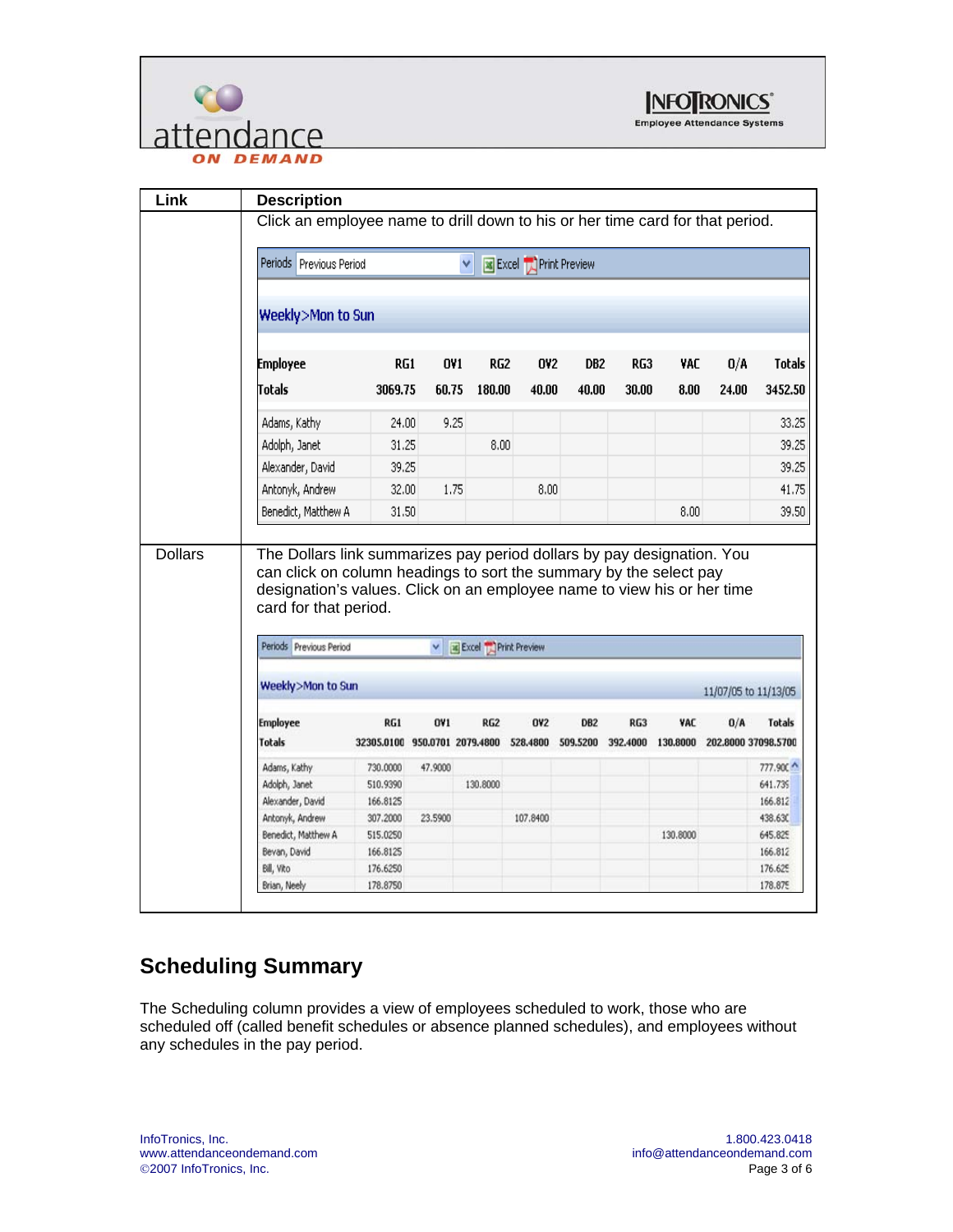



| Link                          | <b>Description</b>                                                                                                                                                                                                                                                                                                                                                                                                                                                                                         |                |  |  |  |  |  |  |  |  |
|-------------------------------|------------------------------------------------------------------------------------------------------------------------------------------------------------------------------------------------------------------------------------------------------------------------------------------------------------------------------------------------------------------------------------------------------------------------------------------------------------------------------------------------------------|----------------|--|--|--|--|--|--|--|--|
| Employees<br>Scheduled        | The Employees Scheduled link presents a group schedule (a schedule<br>view displaying multiple employees) that includes employees with<br>schedules in the week. Buttons at the top of the screen let the payroll<br>manager navigate to other weeks or different employees. Click on an<br>employee name to view an individual schedule for the employee and<br>access other employee information.                                                                                                        |                |  |  |  |  |  |  |  |  |
|                               | $\vee$ of 18<br>> Next Page >1 / Replace Schedules<br>Previous Week & Next Week 14 4 Prev. Page Page 1<br>>> Extend Schedules FFF Replace Week Normal<br>Normal                                                                                                                                                                                                                                                                                                                                            |                |  |  |  |  |  |  |  |  |
|                               | <b>Employee Schedules</b>                                                                                                                                                                                                                                                                                                                                                                                                                                                                                  | 87 Employee(s) |  |  |  |  |  |  |  |  |
|                               | Tuesday<br>Thursday<br>Friday<br>Saturday<br><b>Employees</b><br>Monday<br>Wednesday<br>Sunday                                                                                                                                                                                                                                                                                                                                                                                                             |                |  |  |  |  |  |  |  |  |
|                               | Adams, Kathy<br>November 21<br>32<br>ħ<br>36<br>26<br>010015<br>7:30/15<br>$\mathbb{X}$<br>Off<br>1:13/17:55<br>Off.<br>Off<br>Off<br>Off<br>178<br><b>CASHIER</b>                                                                                                                                                                                                                                                                                                                                         |                |  |  |  |  |  |  |  |  |
|                               | Adolph, Janet<br>м<br>000112<br>8:15/16:45 <sup>×</sup> 8:15/16:45 <sup>×</sup><br>7:30/15<br>×<br>8:15/16:45* 8:15/16:45*<br>Off<br>Off<br>107<br><b>TRANS</b>                                                                                                                                                                                                                                                                                                                                            |                |  |  |  |  |  |  |  |  |
|                               | Alexander, David<br>216<br>8:15/16:45 <sup>×</sup> 8:15/16:45 <sup>×</sup> 8:15/16:45 <sup>×</sup> 8:15/16:45 <sup>×</sup> 8:15/16:45 <sup>×</sup> 8:15/16:45 <sup>×</sup><br>Off<br>Off<br>138<br><b>TRANS</b>                                                                                                                                                                                                                                                                                            |                |  |  |  |  |  |  |  |  |
|                               | Antonyk, Andrew<br>000170<br>8:15/16:45 <sup>×</sup> 8:15/16:45 <sup>×</sup> 8:15/16:45 <sup>×</sup> 8:15/16:45 <sup>×</sup><br>8:15/16:45 <sup>×</sup><br>Off<br>Off<br>131<br>CASHIER                                                                                                                                                                                                                                                                                                                    |                |  |  |  |  |  |  |  |  |
|                               | Benedict, Matthe<br>А<br>000115<br>8:15/16:45<br>8:15/16:45* 8:15/16:45* 8:15/16:45* 8:15/16:45*<br>Off<br>Off<br>109<br><b>TRANS</b>                                                                                                                                                                                                                                                                                                                                                                      |                |  |  |  |  |  |  |  |  |
| Employees<br>Scheduled<br>Off | The Employees Scheduled Off link presents a group schedule that includes<br>employees who have scheduled time off in the week. Scheduled time off<br>means that a supervisor has scheduled the employee for benefit time,<br>creating an absence planned schedule. Buttons at the top of the group<br>schedule let the payroll manager navigate to other weeks or different<br>employees. Click an employee name to view an individual schedule for the<br>employee and access other employee information. |                |  |  |  |  |  |  |  |  |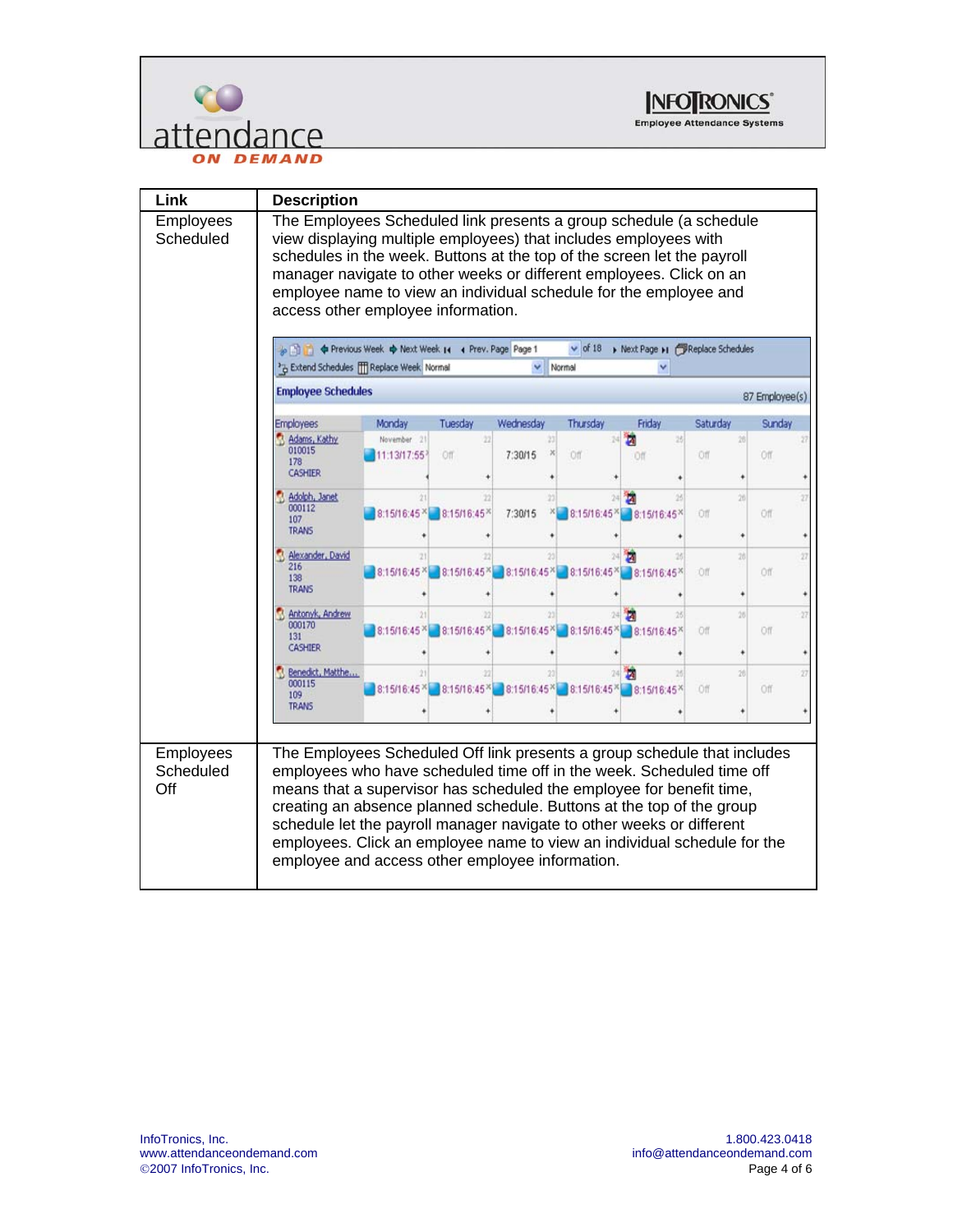



| Link                                     | <b>Description</b>                                                                                                                                                             |                                                                                                                                                                                                                     |                         |                                  |                  |                                                   |                |                |  |  |  |
|------------------------------------------|--------------------------------------------------------------------------------------------------------------------------------------------------------------------------------|---------------------------------------------------------------------------------------------------------------------------------------------------------------------------------------------------------------------|-------------------------|----------------------------------|------------------|---------------------------------------------------|----------------|----------------|--|--|--|
|                                          |                                                                                                                                                                                | $\vee$ of 3<br>le <b>b d</b> Previous Week $\Phi$ Next Week 14 4 Prev. Page Page 1<br>> Next Page >1 / Replace Schedules<br><sup>3</sup> Extend Schedules [T] Replace Week Normal<br>$\ddot{\phantom{1}}$<br>Normal |                         |                                  |                  |                                                   |                |                |  |  |  |
|                                          | <b>Employee Schedules</b>                                                                                                                                                      |                                                                                                                                                                                                                     |                         |                                  |                  |                                                   |                | 13 Employee(s) |  |  |  |
|                                          | <b>Employees</b>                                                                                                                                                               | Monday                                                                                                                                                                                                              | Tuesday                 | Wednesday                        | Thursday         | Friday                                            | Saturday       | Sunday         |  |  |  |
|                                          | Adams, Kathy<br>010015<br>178<br><b>CASHIER</b>                                                                                                                                | November 14<br>8:15/16:45*                                                                                                                                                                                          | 16<br>8:15/16:45        | Off                              | Vacation<br>8.00 | 18<br>Off.                                        | 19<br>Off      | Off            |  |  |  |
|                                          | Adolph, Janet<br>000112<br>107<br><b>TRANS</b>                                                                                                                                 | Vacation<br>×ī<br>8.00                                                                                                                                                                                              | 8:15/16:45 × Vacation   | 8.00                             | Off              | 11<br>8:15/16:45*                                 | 10<br>Off<br>÷ | Off            |  |  |  |
|                                          | Alexander, David<br>216<br>138<br><b>TRANS</b>                                                                                                                                 | Vacation<br>8.00                                                                                                                                                                                                    | 8:15/16:45 <sup>×</sup> | 8:15/16:45 <sup>×</sup> Vacation | 8.00             | 8:15/16:45 <sup>×</sup>                           | 10<br>Off      | Off            |  |  |  |
| Employees<br>Without<br><b>Schedules</b> | The Employees Without Schedules link displays a group schedule that is<br>empty, indicating that the employees have no schedules and may be<br>available to fill in if needed. |                                                                                                                                                                                                                     |                         |                                  |                  |                                                   |                |                |  |  |  |
|                                          | P                                                                                                                                                                              | <b><math>\phi</math></b> Previous Week $\phi$ Next Week 14 4 Prev. Page Page 1                                                                                                                                      | Normal<br>$\mathbf{v}$  |                                  | $\vee$ of 1      | Mext Page M PReplace Schedules PaExtend Schedules |                |                |  |  |  |
|                                          | Replace Week, Normal<br><b>Employee Schedules</b>                                                                                                                              |                                                                                                                                                                                                                     |                         |                                  |                  |                                                   |                | 1 Employee(s)  |  |  |  |

### **H.R. Summary**

Each link in the H.R. column displays a payroll summary sheet. Each sheet contains only employees matching the status or condition specified by the link name. For example, the Active Employees link displays a payroll summary containing all active employees. This interactive summary summarizes current pay period information. Click an employee name to drill down to the selected employee's time card.